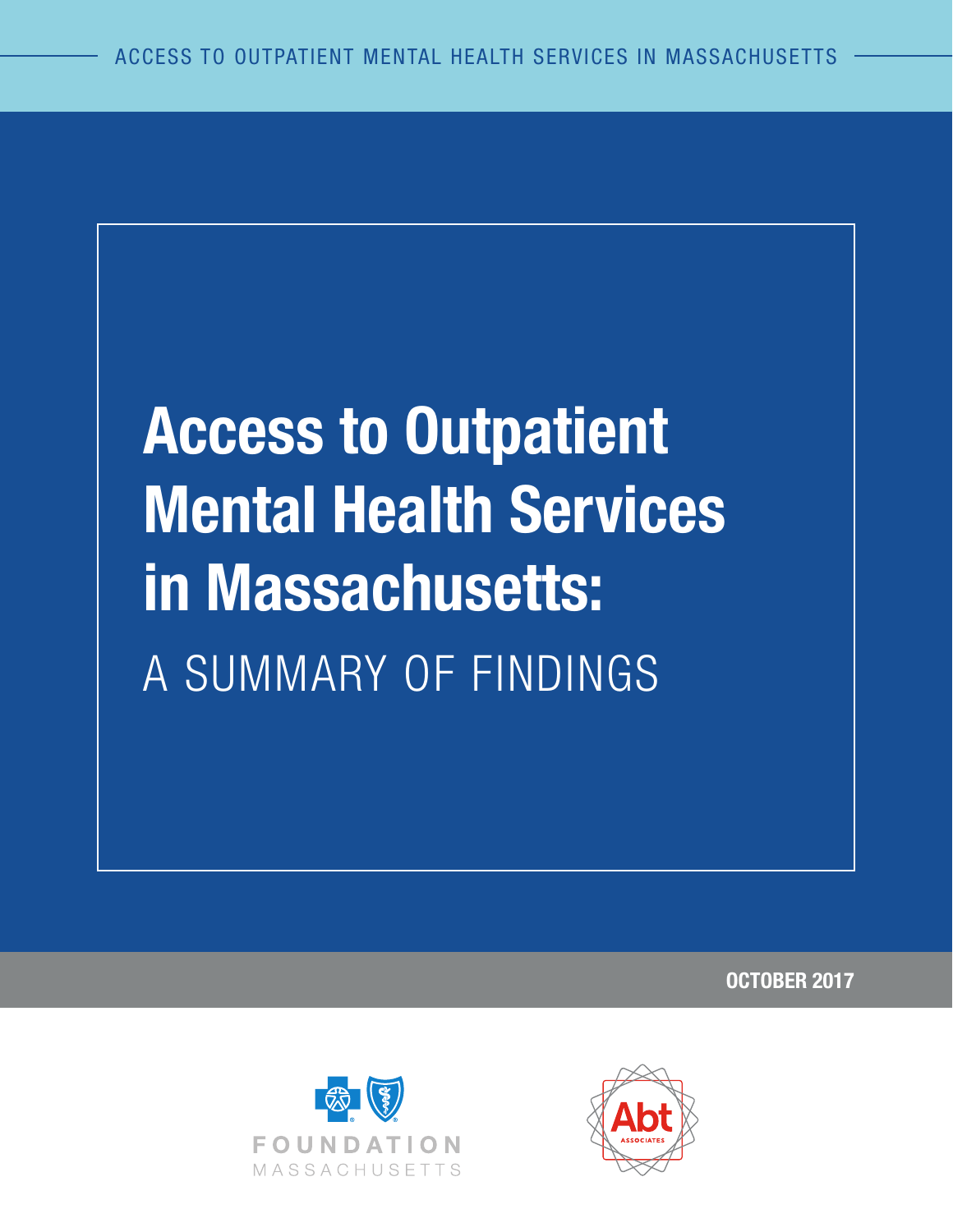#### AUTHORS

Jenna T. Sirkin, PhD Lauren Olsho, PhD Kaitlin Sheedy, MPH Sean R. McClellan, PhD *Abt Associates*

Kaitlyn Kenney Walsh, PhD *Blue Cross Blue Shield of Massachusetts Foundation*

#### **ABOUT ABT ASSOCIATES**

Abt Associates is a mission-driven, global leader in research, evaluation, and program implementation in the fields of health, social and environmental policy, and international development. For over 50 years, Abt has been a critical resource to governments, international organizations, academia, and foundations around the world.

#### **ABOUT BLUE CROSS BLUE SHIELD OF MASSACHUSETTS FOUNDATION**

The mission of the Blue Cross Blue Shield of Massachusetts Foundation is to expand access to health care for low-income and vulnerable individuals and families in the Commonwealth. The Foundation was founded in 2001 with an initial endowment from Blue Cross Blue Shield of Massachusetts. It operates separately from the company and is governed by its own Board of Directors.

#### **ACKNOWLEDGEMENTS**

The Blue Cross Blue Shield of Massachusetts Foundation would like to thank the following people for their input and insight on this project: Stephanie Brown, formerly of Massachusetts Behavioral Health Partnership and currently at the Office of MassHealth; Vic Digravio and Amanda Gilman of the Association for Behavioral Healthcare; Ken Duckworth of Blue Cross Blue Shield of Massachusetts; Matthew Fishman of Partners HealthCare; Kate Ginnis and Joshua Greenberg of Boston Children's Hospital; Lisa Lambert of Parent Professional Advocacy League; David Matteodo of Massachusetts Association of Behavioral Health Systems; Danna Mauch of Massachusetts Association for Mental Health; and Mary McGeown of the Massachusetts Society for the Prevention of Cruelty for Children.

Design: Malcolm Jones (Abt Associates) and Madolyn Allison Line Editing: Barbara Wallraff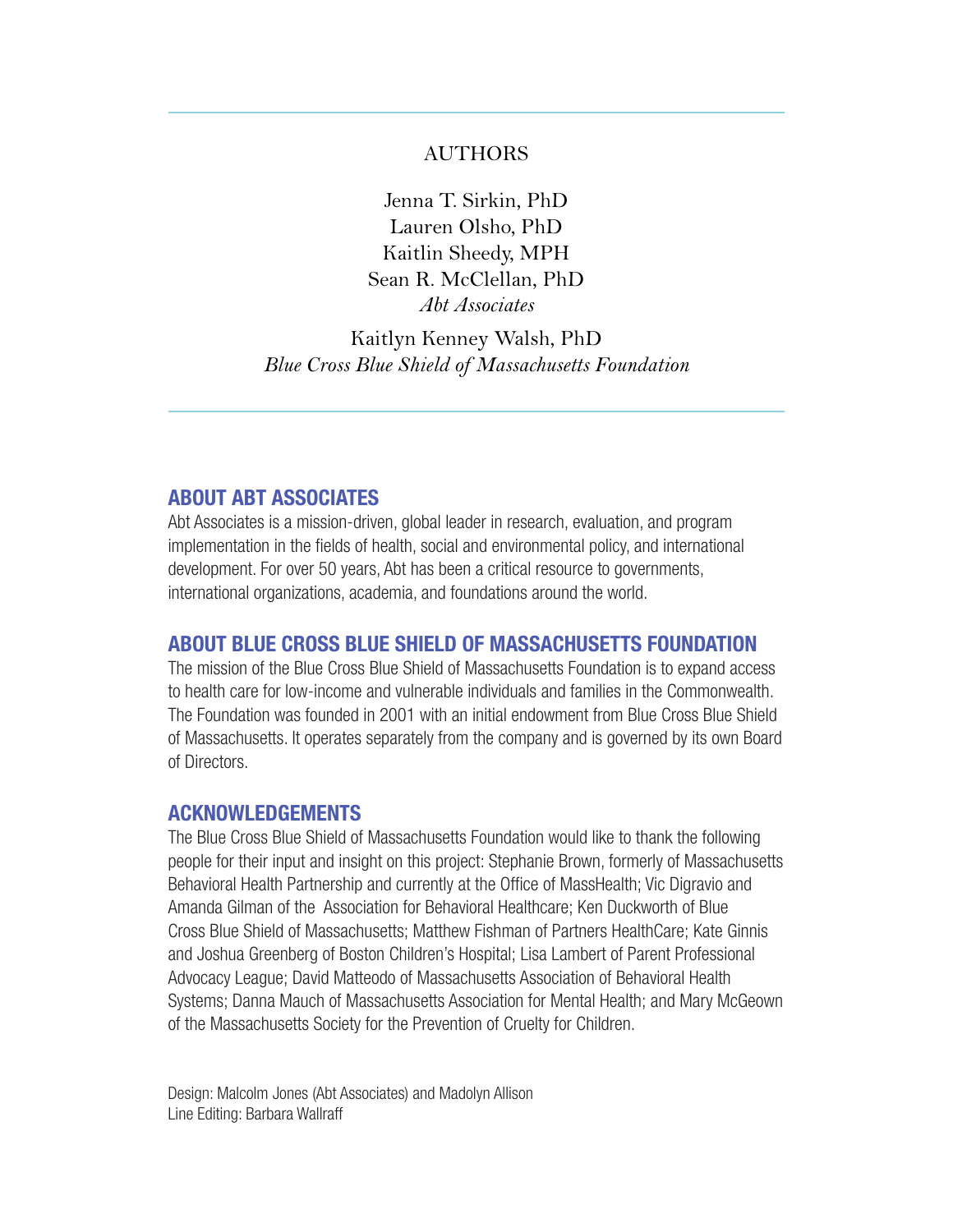# **INTRODUCTION**

According to the 2014 *National Survey on Drug Use and Health*, mental health disorders impact more than a million adults in Massachusetts.<sup>[1](#page-15-0)</sup> Data from this same survey reveal that many individuals with a mental health disorder do not receive treatment. In Massachusetts, over the period from 2010 to 2014, an average of 46 percent of adults aged 18 and older with any mental illness did not receive treatment each year.<sup>[2](#page-15-1)</sup> In addition to these data, several state reports document barriers to accessing mental health services<sup>[3](#page-15-2),[4](#page-15-3),[5](#page-15-4)</sup> and anecdotes of long wait times for outpatient mental health appointments in Massachusetts abound.<sup>6,[7](#page-15-6)</sup>

Although these sources confirm the existence of barriers to outpatient mental health treatment, limited information exists on the accessibility of mental health services in Massachusetts. There is a lack of publicly available data measuring actual wait times in the Commonwealth, and few studies report on the factors contributing to wait times for outpatient mental health services.

In an effort to fill these gaps, the Blue Cross Blue Shield of Massachusetts Foundation (the Foundation) commissioned Abt Associates to conduct a comprehensive mixed-methods study to quantify the wait times for outpatient mental health office visits in Massachusetts, better understand the experiences of clients seeking an appointment, and identify facilitators and barriers to accessing mental health services. Key findings from this study, titled *Access to Outpatient Mental Health Services in Massachusetts*, include:

- Individuals and stakeholders describe the process of connecting with an outpatient mental health provider as complicated and onerous; clients experienced long wait times from the point at which they identified a need for outpatient services.
- Wait times for psychiatrists in Massachusetts were longer than those for other types of licensed mental health providers.
- Wait times for a provider with particular expertise in caring for a child or adolescent are longer than those for an adult provider. The wait time for a child psychiatry appointment, in particular, is typically even longer than for other mental health providers with expertise in caring for a child or adolescent.
- Individuals with MassHealth or those seeking services in organizations that serve a greater proportion of clients with MassHealth may experience longer wait times than individuals with commercial insurance or those able to self-pay for services.
- Findings show regional disparities in wait times for outpatient mental health visits, though further research is necessary to fully understand regional differences.
- Stakeholders report that providers' selective insurance acceptance means that individuals who are able to self-pay can access care more quickly than those who must rely on insurance. Providers report that they are most likely to accept commercial insurance and least likely to accept public insurance (Medicare and Medicaid). A substantial portion of providers report not accepting any insurance at all.
- Providers and organization administrators report that providers have diverse specialty training; however, individuals, parents, and stakeholders report that it is challenging to make a timely connection to a provider who fits individual client needs. Moreover, licensing designations make it difficult to identify providers with specific training or expertise.

A description of the study approach and each of these key findings is provided in the sections that follow. In addition, companion reports titled *Navigating the Outpatient Mental Health System in Massachusetts: Consumer and Stakeholder Perspectives* and *Quantifying Wait Times for Outpatient Mental Health Services*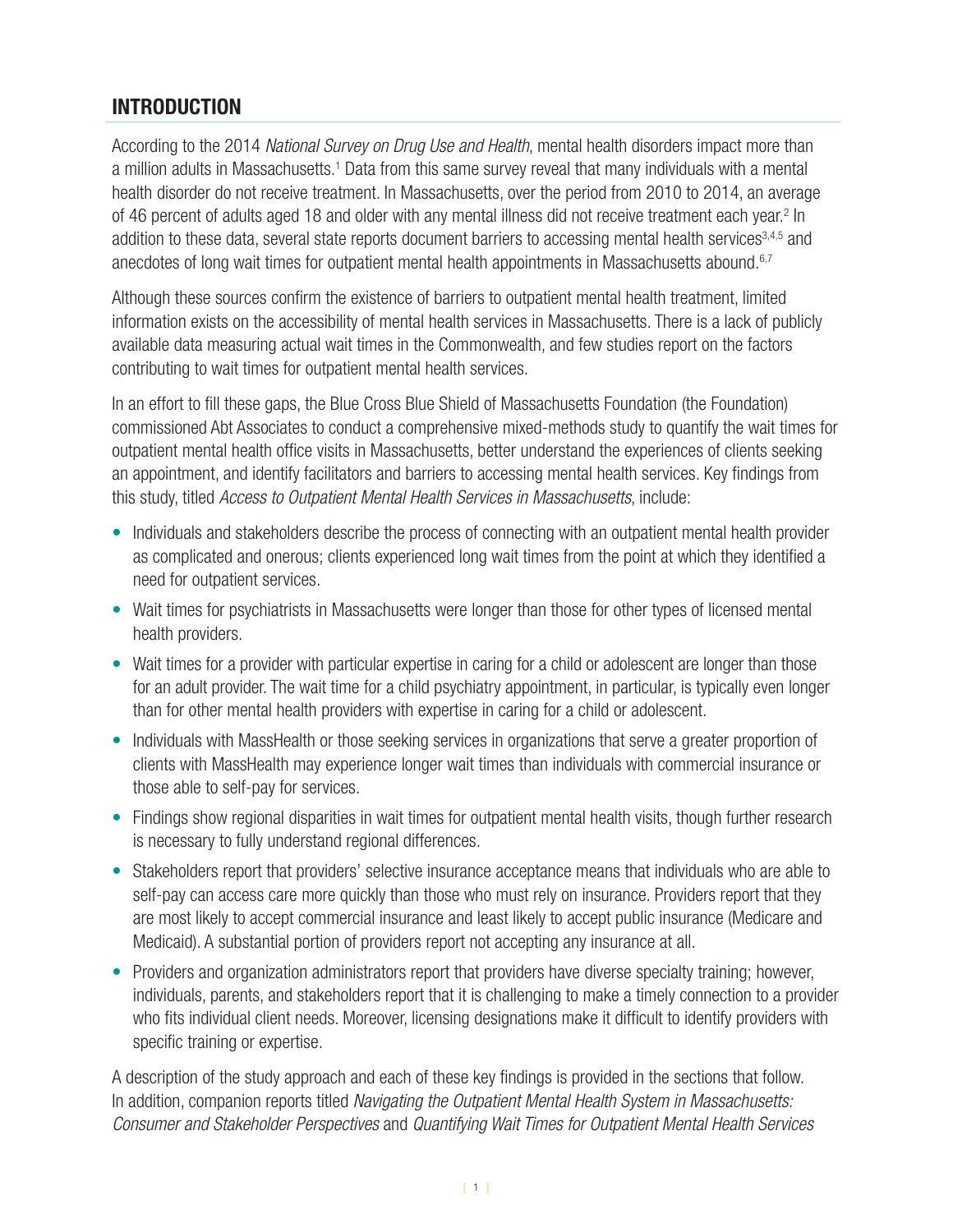*in Massachusetts: Provider and Organizational Characteristics Associated with Access* provide a detailed discussion of the research approach, key themes, and findings from the qualitative and quantitative components of the study. The following sections synthesize key themes and findings from the study, drawing on the perspectives of clients, stakeholders, providers, and organization administrators, while also exploring similarities and differences in findings across these perspectives. This report also highlights other relevant research on this topic in an effort to contextualize the findings from this study with other research and data from Massachusetts.

## **OVERVIEW OF STUDY**

This study sought to answer the following questions:

- What do stakeholders and individuals and/or parents seeking services think are clinically appropriate wait times for outpatient mental health visits, and are providers and organizations able to meet clinically appropriate standards?
- What is the experience of Massachusetts adults and children seeking an outpatient mental health appointment?
- What factors impact the experience of adults and children in Massachusetts seeking outpatient mental health services?

To address these questions, researchers collected primary data from multiple sources in an effort to capture diverse perspectives on the experience of seeking outpatient mental health services. Qualitative data collection included 21 interviews with stakeholders and four focus groups with clients seeking outpatient mental health services in Massachusetts. Quantitative data collection included a representative survey of mental health clinicians who provide outpatient mental health services in Massachusetts ("provider survey") and a survey of administrators at organizations that provide outpatient mental health services to predominantly MassHealth clients ("survey of organizations"). A multi-mode approach allowed for triangulation of different perspectives and sources of data to characterize the experience of service providers and individuals seeking services in Massachusetts (see Exhibit 1 for a summary of the modes of data collection).

| <b>Method</b>                           | <b>Sample</b>                                                                                                                                                                                                                    | <b>Participants /</b><br><b>Response Rate</b>  |
|-----------------------------------------|----------------------------------------------------------------------------------------------------------------------------------------------------------------------------------------------------------------------------------|------------------------------------------------|
| <b>Focus groups</b>                     | Purposive sample of individuals or parents who had sought outpatient mental<br>health services in Massachusetts in the last six months                                                                                           | 4 focus groups of<br>parents and adult clients |
| <b>Stakeholder</b><br><b>interviews</b> | Purposive sample of clinical leaders, health system administrators, state<br>administrators and policymakers, and representatives from payers, associations<br>of safety-net providers, and mental health advocacy organizations | 21 interviews.<br>24 individuals               |
| <b>Provider</b><br><b>Survey</b>        | Representative sample of licensed mental health providers in Massachusetts                                                                                                                                                       | 28.1%, adjusted<br>response rate $(n=413)$     |
| <b>Survey of</b><br>organizations       | Purposive sample of organizations that provide outpatient mental health services<br>and serve predominantly MassHealth clients                                                                                                   | $42.9\%$ (n=85)                                |

#### **EXHIBIT 1. SUMMARY: DATA COLLECTION APPROACHES AND SAMPLE**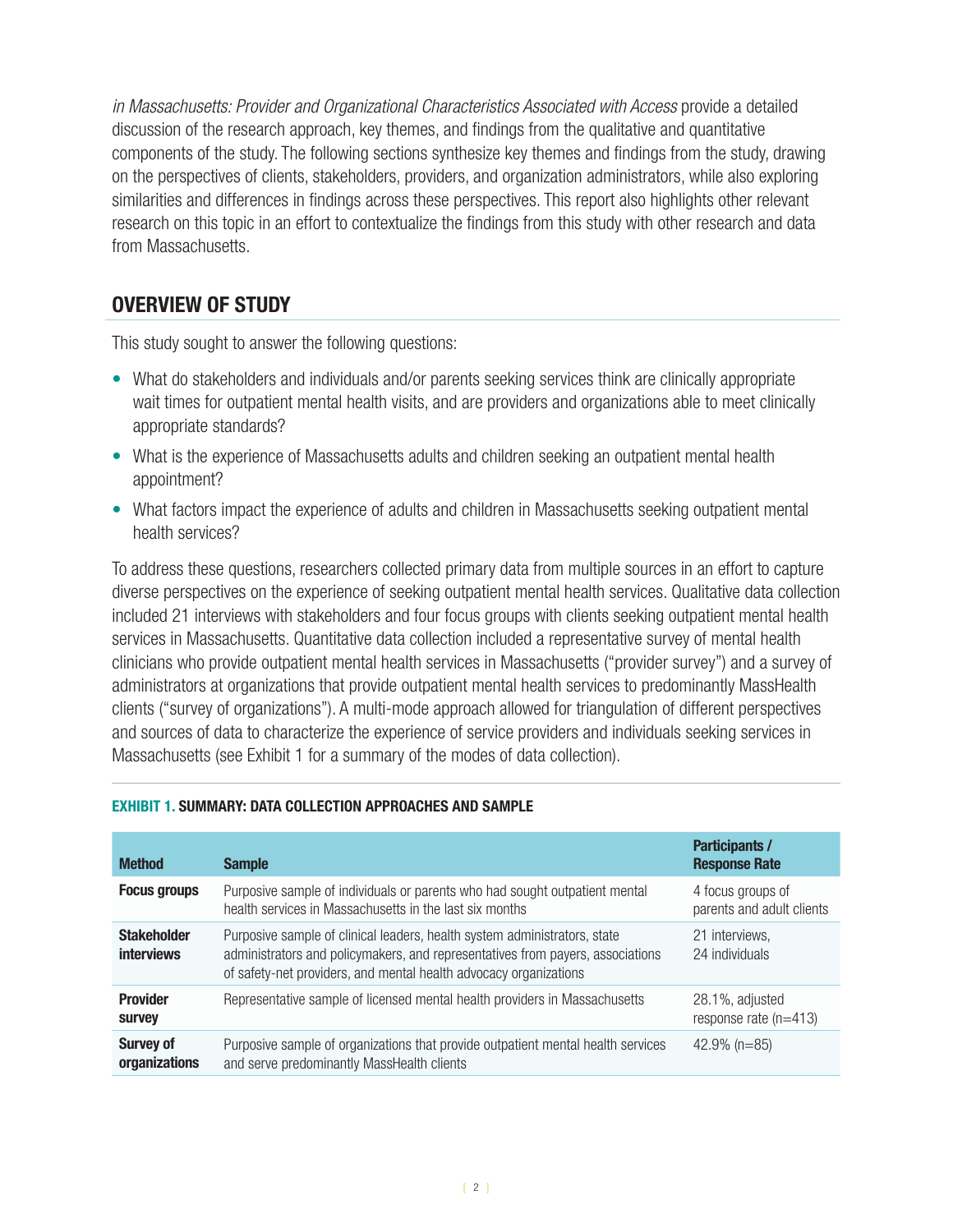More detail on the stakeholder interviews and focus groups is included in Section 1 of the companion Foundation report *Navigating the Outpatient Mental Health System in Massachusetts: Consumer and Stakeholder Perspectives*. Additional information on the characteristics of provider and organization survey respondents is included in Sections 3 and 4 of the accompanying Foundation report *Quantifying Wait Times for Outpatient Mental Health Services in Massachusetts: Provider and Organizational Characteristics Associated with Access*.

## **WAIT TIMES: KEY FINDINGS AND ADDITIONAL CONSIDERATIONS**

This study sought to describe wait times for an initial outpatient mental health appointment in Massachusetts. The study team collected data on wait times from multiple respondent types, with questions tailored to capture specific respondent perspectives on clinically appropriate wait times and their experience (or experiences of individuals they work with) accessing services. Focus group participants and stakeholders defined wait time *beginning at the point that someone* (e.g., an individual, family member, or provider) *identified a need* for mental health services, since that is when the search process begins for these groups. In contrast, the surveys asked providers and organization administrators to quantify *wait time beginning at the point of first contact with the client*, because this is the frame of reference for most service providers.

Individuals and parents participating in focus groups were asked to speak about their experiences seeking services and the time it took them to find a provider for an initial outpatient mental health visit.\* **In most instances, individuals and parents reported waiting several months for an initial outpatient mental health visit.** These findings are broadly consistent with findings from a 2016 online survey conducted by the Parent Professional Advocacy League (PPAL) with a convenience sample of engaged Massachusetts parents in their advocacy network. Fewer than 20 percent of parents in the PPAL survey reported being able to get an appointment with a new mental health provider within three weeks, and 82 percent reported waiting more than a month for an appointment.<sup>[8](#page-15-7)</sup> However, note that neither focus groups conducted as part of this study nor those included in the PPAL survey necessarily reflect the experience of a representative, or "typical," client seeking services in Massachusetts, since both studies relied on purposive samples.

Stakeholders were also asked for their perspective on wait times for outpatient mental health services and, in particular, whether they perceived that providers are able to meet "clinically appropriate" time-to-care standards. Though stakeholders' definitions of clinically appropriate wait times varied, there was agreement that current wait times are, in general, longer than clinically appropriate for the majority of individuals seeking services. It should be noted that stakeholders interviewed included individuals in leadership or advocacy roles who are likely to focus on areas of the system that need improvement. Still, many stakeholders' reference point in defining appropriate timeliness for services reflected the 14-day contractual standards in place between the Massachusetts Behavioral Health Partnership (MBHP),\*\* which provides mental health services for many MassHealth members, and its contracted providers.[9](#page-15-8) **In short, stakeholders believe the majority of individuals seeking an initial mental health office visit are not seen within two weeks**.

#### **In survey findings from this study, providers and organization administrators reported that the majority of clients, on average, are seen within two weeks of first contacting a provider**

<sup>\*</sup> The range in wait times reported by participants—including variation in wait time by insurance type and for adults versus children—is discussed in greater detail in the companion report *Navigating the Outpatient Mental Health System in Massachusetts: Consumer and Stakeholder Perspectives*. \*\* MBHP is a managed behavioral health organization that administers mental health benefits for more than 430,000 individuals and works with a

network of over 1,200 behavioral health providers.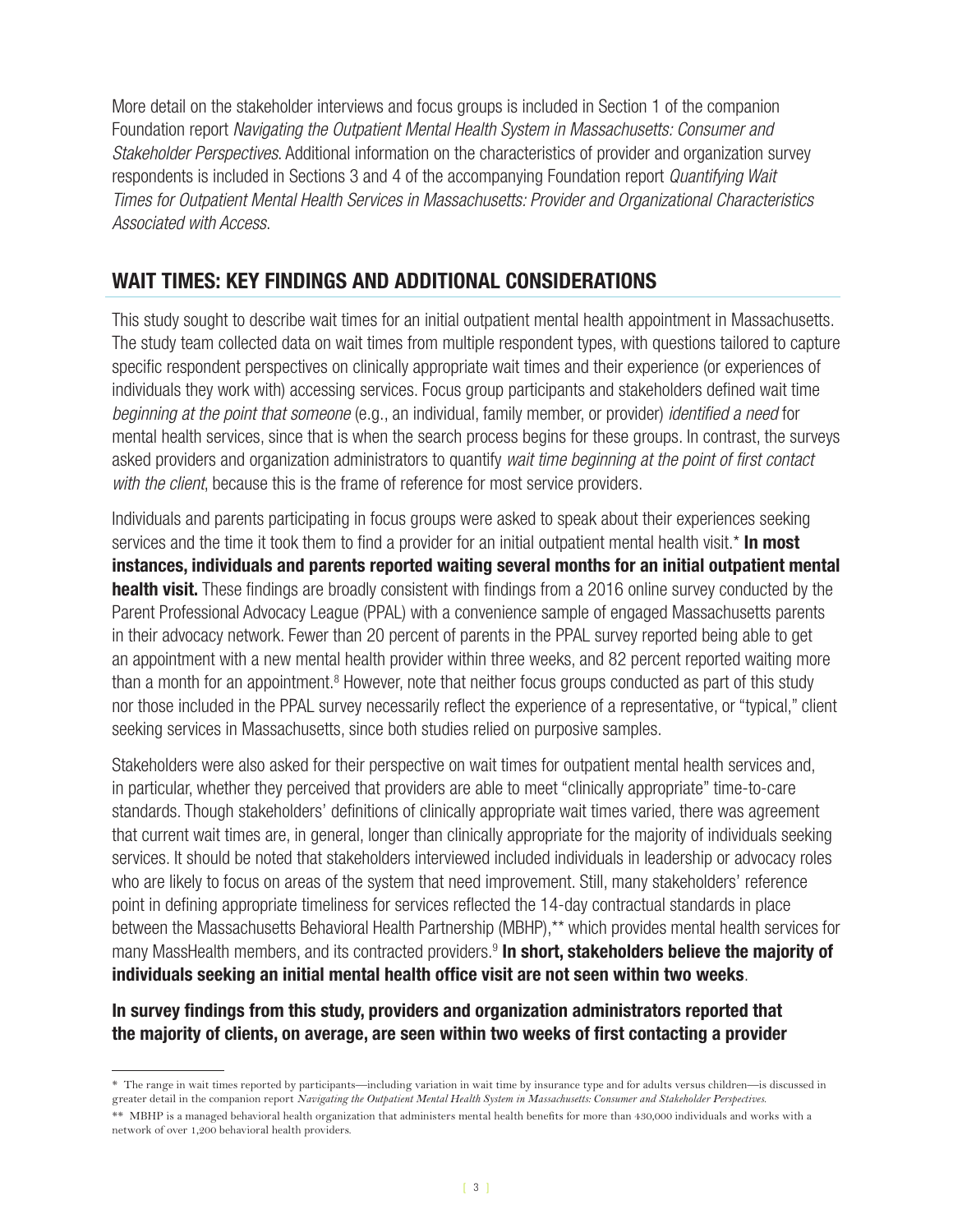**or organization for an appointment (Exhibit 2). According to these surveys, 81 percent (per providers) and 59 percent (per administrators) of new clients, respectively, are seen for an initial appointment within two weeks of first contact.** Moreover, providers and organization administrators report that relatively few individuals have a wait time of more than a month. Providers reported that seven percent of new clients had a wait time of five weeks or more, and organization administrators reported that 19 percent of new clients had a wait time of five weeks or more. Provider and organization administrator perspectives were self-reported and may have been influenced by contextual factors such as contractual access standards.



#### **EXHIBIT 2. PROVIDER AND ORGANIZATION-ADMINISTRATOR REPORTED WAIT TIMES: AVERAGE PERCENT OF NEW CLIENTS SEEN FOR OUTPATIENT MENTAL HEALTH VISITS BY WAIT TIMES AFTER FIRST CONTACT**

Sources: Abt Associates. Provider Survey of Outpatient Mental Health Access in Massachusetts, 2016–2017; Abt Associates. Organizational Survey of Outpatient Mental Health Access in Massachusetts, 2016–2017.

Note: Provider Survey (n=375). Survey of Organizations (n=85). The research team excluded providers reporting that they did not know what wait times were for 100% of their clients or who provided invalid responses (e.g., 0% for all categories). Estimates for the provider survey were weighted to reflect all licensed mental health providers in Massachusetts.

The contrast among the perspectives of focus group participants, stakeholders, and providers and organization administrators may stem from the difference in how a wait time is conceptualized, as noted above. In particular, these results suggest that the process *preceding* a client's connection to a "viable" provider with whom a visit can be scheduled—i.e., finding a provider who accepts an individual's insurance, is accepting new patients, and has the appropriate expertise or training to treat the individual's given condition—is often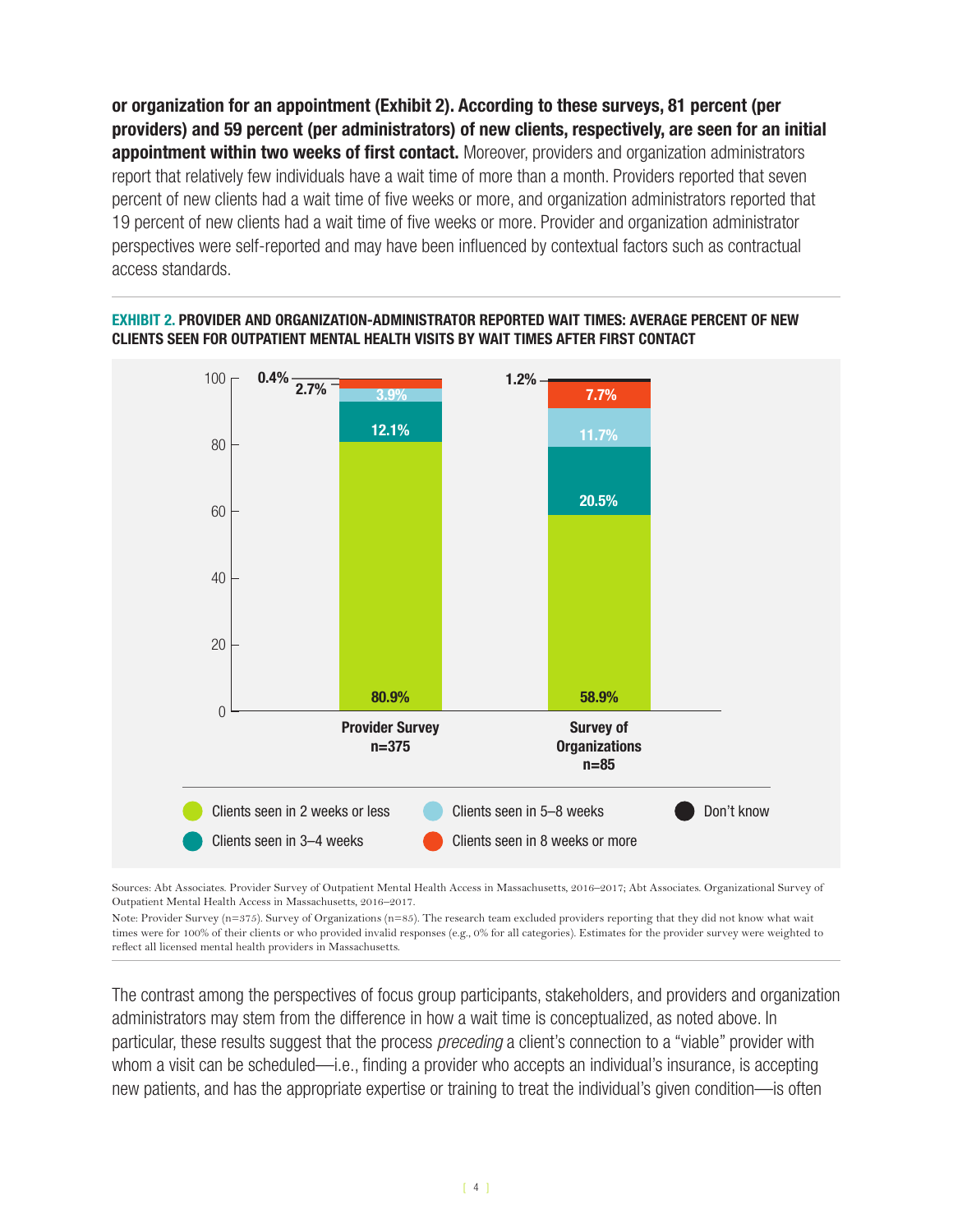onerous. Once that connection is made, providers reported relatively brief additional wait times, on average, before a new client is actually seen.

# **FACTORS ASSOCIATED WITH VARIATION IN WAIT TIMES FOR AN APPOINTMENT**

To understand the extent to which access to outpatient mental health services in Massachusetts varies by provider type, client age (children and adolescents versus adults), insurance type, and geographic setting,\* the research team examined the association between these factors and wait times.\*\*

# **Provider type**

Prior studies have documented long wait times for appointments with psychiatrists. A Commonwealth Fund case study of the Massachusetts Child Psychiatry Access Project (MCPAP) suggests that waits of four to six weeks for psychiatric appointments are common for children,<sup>10</sup> and a patient simulation study in which investigators posed as patients seeking appointments with psychiatrists in three cities, including Boston, found an average wait time of one month in the fraction of cases (26%) in which an appointment was actually obtained.<sup>11</sup> These studies, however, do not explicitly compare wait times between psychiatrists and other provider types. To understand the extent to which access to outpatient mental health services in Massachusetts varies for different provider types, the study team asked individuals, parents, and stakeholders to discuss experiences accessing appointments with different provider types (e.g., psychiatrists versus other types of mental health providers). The survey analyses assessed variation in self-reported wait times by licensed provider type (provider survey) and mental health provider mix at a particular organization (survey of organizations). Findings were strikingly consistent across respondents:

#### **Wait times for psychiatrists in Massachusetts were longer than those for other types of mental health providers.**

Parents with public insurance agreed that there is a "big difference" between the wait for a therapist and the wait for a child psychiatrist. Several parents with public insurance reported waiting four to five months to get a child psychiatry appointment. Adult focus group participants with commercial insurance also described long delays due to challenges finding a psychiatrist with an opening.

Similarly, stakeholders consistently stated that psychiatrists have the longest wait times and are the most difficult providers to access, especially for children and adolescents. Most stakeholders mentioned that psychiatrists are harder to bring and keep on staff; many reported that organizations are only able to bring on a psychiatrist for a half-day or one day a week.

<sup>\*</sup> The six geographic regions used by the Massachusetts Executive Office of Health and Human Services (EOHHS) to group cities and towns in the Commonwealth were used for regional analyses in this report. These regions are defined here: www.[matracking.ehs.state.ma.us/eohhs\\_regions/eohhs\\_](https://matracking.ehs.state.ma.us/eohhs_regions/eohhs_regions.html) [regions.html.](https://matracking.ehs.state.ma.us/eohhs_regions/eohhs_regions.html)

<sup>\*\*</sup> Estimates from the provider survey and survey of organizations described in this section were computed based on multivariate regressions, so differences between adjusted averages can be interpreted as differences independent of other characteristics. Adjusted differences were statistically significant unless otherwise noted. Reported percentages from the provider survey were regression-adjusted to account for differences in provider type/ licensing credential, number of new clients per month, practice setting, serving clients under age 18, payer mix, and Massachusetts Executive Office of Health and Human Services (EOHHS) region. Estimates for the provider survey were weighted to reflect all licensed mental health providers in Massachusetts. For the survey of organizations, analyses adjust for the following organizational characteristics: number of full-time-equivalent (FTE) providers, clients per FTE provider, provider mix as percent of total mental health provider FTEs (out of 100%), client age, geographic location of sites (i.e., Boston/MetroWest, other EOHHS region, or both), provision of primary care services, substance use disorder (SUD) treatment, case management/ care coordination, and specialization in serving lesbian, gay, bisexual, transgender, and/or queer/questioning (LGBTQ) clients. Because of the different level of analysis (organization versus individual provider) and the smaller sample size of the survey of organizations, some organizational characteristics (i.e., independent variables) were specified differently than in the provider survey.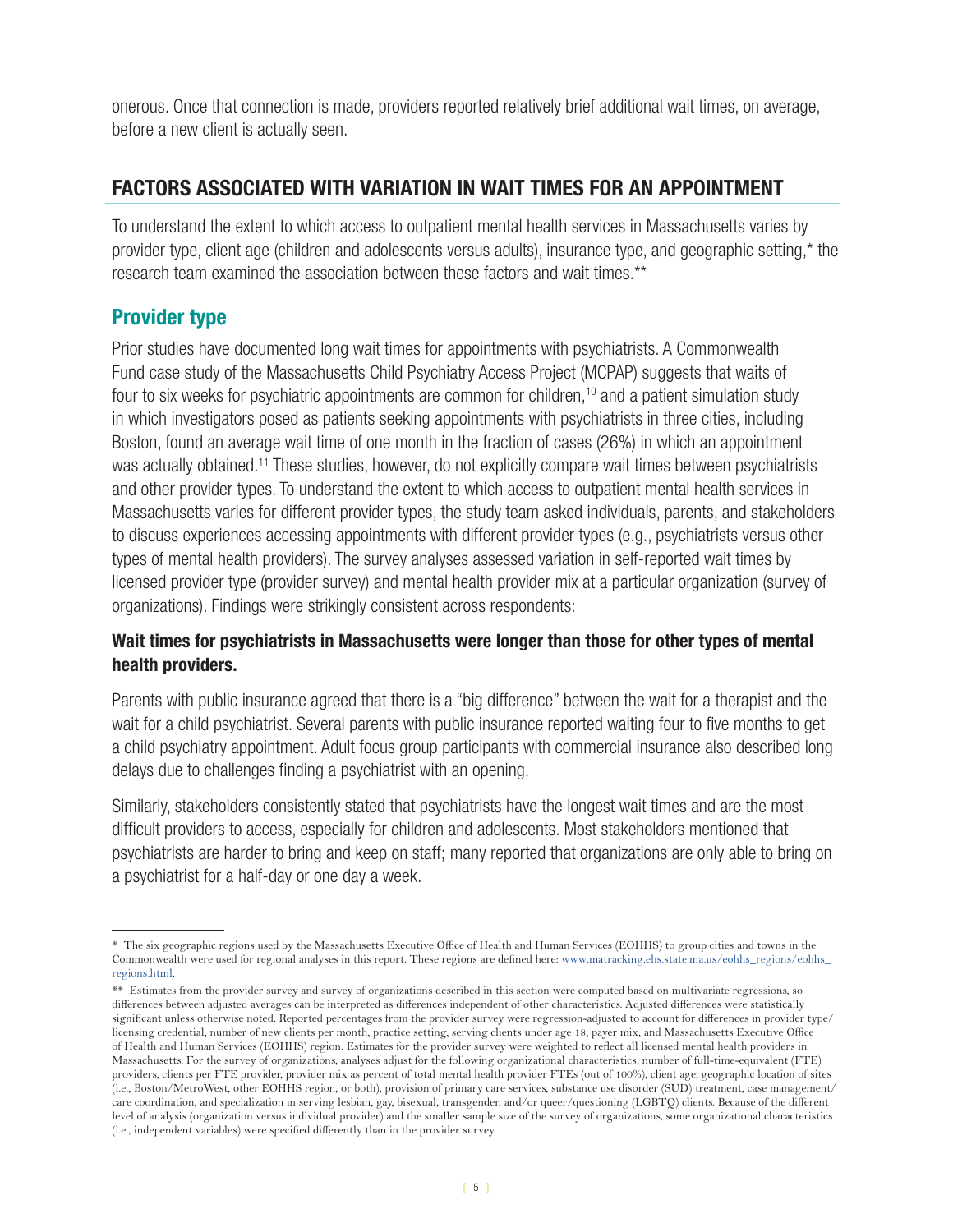Providers and organization administrators, too, reported longer wait times for appointments with psychiatrists relative to other provider types. Psychiatrists reported seeing 64 percent of new clients for an initial appointment within two weeks, as compared with 80 percent for psychologists and 88 percent for social workers. Findings from the survey of organizations showed that organizations with proportionally more psychiatrists relative to social workers (i.e., out of total mental health provider full-time equivalents) reported longer wait times.

Several factors may be contributing to the longer wait time for a psychiatrist appointment. Although Massachusetts has more psychiatrists per capita than most states do, it has fewer psychiatrists per capita than it has other types of licensed mental health providers.[12](#page-15-11) Further, among licensed psychiatrists in Massachusetts, some proportion may not be practicing full time (i.e., seeing patients versus conducting research or performing other work), though there are not available data to evaluate how this differs between psychiatrists and other provider types. Among practicing psychiatrists in this study, 15 percent indicated that they do not accept *any* type of insurance; a recent national study found that almost half of all psychiatrists do not accept commercial insurance and more than half do not accept Medicare or Medicaid.<sup>[13](#page-15-12)</sup>

Not all mental health providers are able to prescribe medication. Psychiatrists and certain advanced practice nurses, in states including Massachusetts, are licensed to prescribe and monitor medications. Social workers, counselors, and other therapists who are able to provide outpatient mental health services and counseling are not licensed to prescribe medications.

Source: National Alliance for Mental Illness. Types of Mental Health Professionals. Available at [www.nami.org/Learn-More/](http://www.nami.org/Learn-More/Treatment/Types-of-Mental-Health-Professionals) [Treatment/Types-of-Mental-Health-](http://www.nami.org/Learn-More/Treatment/Types-of-Mental-Health-Professionals)[Professionals.](http://www.nami.org/Learn-More/Treatment/Types-of-Mental-Health-Professionals)

Wait times for psychiatrists in community mental health centers (CMHCs) may be even longer. Additionally, in a recent survey (n=30), almost half of member organizations of the Association for Behavioral Healthcare (ABH), which are predominantly CMHCs, reported a wait time of between one and six months for a routine assessment by a psychiatrist or an advanced practice nurse,<sup>14</sup> a provider type that in Massachusetts is licensed to prescribe and monitor psychotropic medications. Findings from this study similarly showed that wait times were significantly longer in CMHCs, community health centers, and hospitals and health systems than in private practices, independent of other characteristics that included the provider type.

## **Children and adolescents versus adults**

Prior research has documented a shortage of child and adolescent psychiatrists nationally.<sup>[15](#page-15-14)</sup> Even in Massachusetts, where the number of child psychiatrists per 100,000 children is higher than it is in many states, consumers have reported challenges accessing behavioral health services for children.<sup>16</sup> With this as context, in this study the team explored differences in wait times for children and adolescents as compared to adults. **Parents and stakeholders reported that wait times are especially long when seeking a provider with a particular specialization for a child/adolescent. Providers and organizations that serve children/adolescents reported longer wait times, on average, than those that predominantly serve adults.** 

Parent focus group participants reported that current wait times for children are unacceptably long. Some parents specifically attributed long wait times for their children to the need to find someone who specializes in treating children and adolescents with complex psychosocial needs (e.g., a specialist in dialectical behavioral therapy, gender, post-traumatic stress disorders, or pediatric and adolescent psychiatry). Several parents also indicated that the delay was partly due to challenges finding a provider who both accepted their child's insurance and was *"a match for their child."*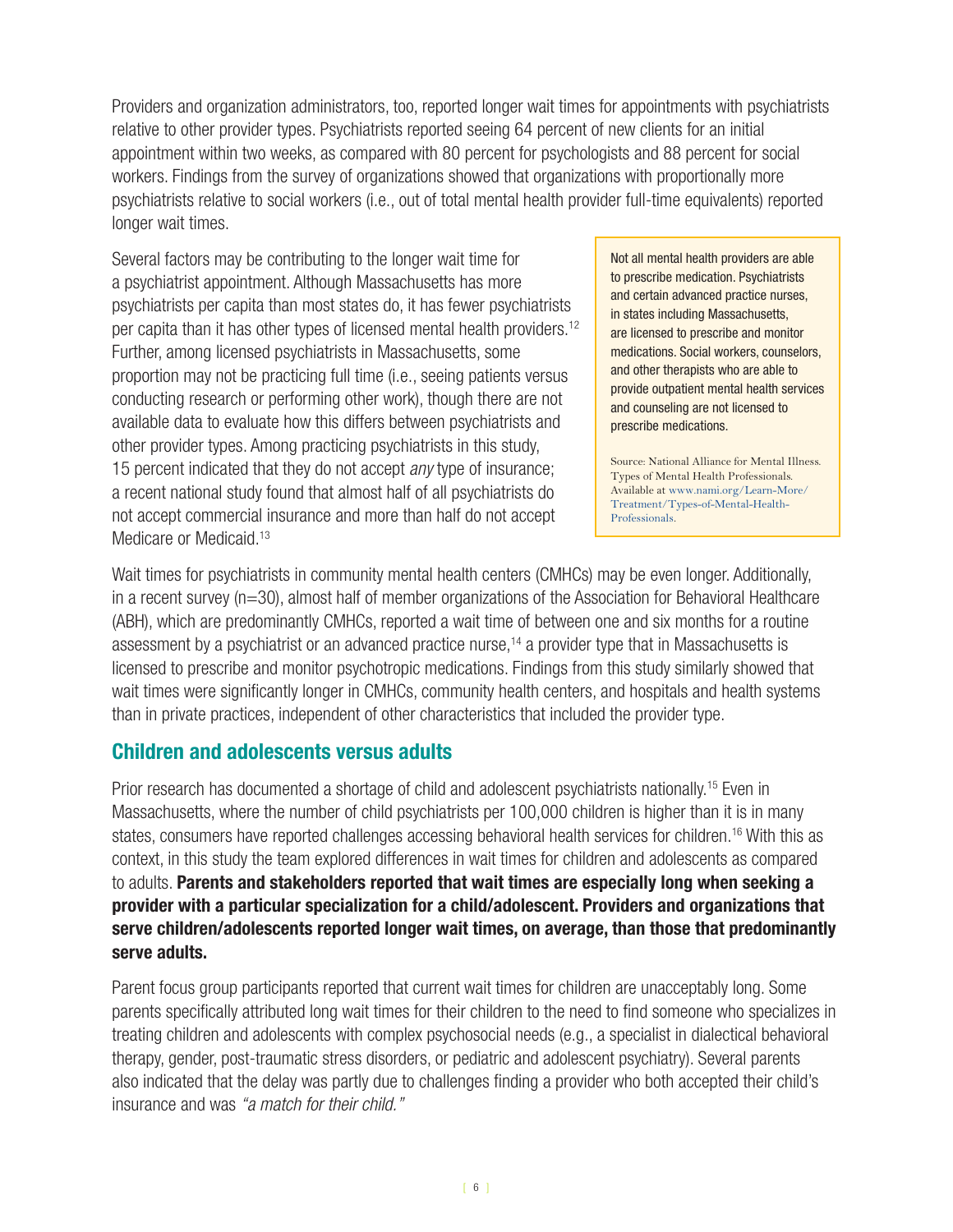Regardless of insurance type, parents emphasized the need to advocate strongly on behalf of their children to get them timely access to services; stakeholders reinforced this finding. Stakeholders also reported that children with complicated physical and mental health needs can face long wait times for a provider, especially a psychiatrist.

Consistent with parent and stakeholder perceptions, providers and organizations serving children/adolescents reported longer average wait times for an appointment. Providers serving children/adolescents (i.e., under 18 years of age) reported seeing fewer clients within two weeks (77%) than providers serving only adults (85%). Organization administrators reported a similar trend: Those organizations serving a greater proportion of children/adolescents reported seeing fewer new clients within two weeks than those serving a lesser proportion of children/adolescents (44% versus 74%).\* These findings of longer wait times for children/ adolescents are broadly consistent with those from the previously cited ABH survey that found psychiatrists and advanced nurse practitioners were less likely to be readily available at ABH member CMHCs for children than for adults.<sup>17</sup>

# **Public and commercial insurance**

Safety-net behavioral health providers and organizations in Massachusetts that organize and deliver health care services to the uninsured, those with Medicaid coverage, and other vulnerable populations<sup>18</sup> have been disproportionately affected by low reimbursement and high provider turnover.[19](#page-15-18)[,20](#page-15-19) This study therefore explored differences in wait times by coverage type. **Findings suggested that individuals with public coverage experience longer wait times than those with commercial coverage. Parents and stakeholders suggested that one exception to this may be for children with MassHealth coverage.**

Adult focus group participants with public insurance reported especially long wait lists at settings in which they sought care: waits of two to six months for routine counseling, as compared with two weeks to three months for adults with commercial insurance. In contrast, parents of children with public insurance reported shorter wait times (two to six months) than parents of children with commercial coverage (four to nine months). This wait time finding is consistent with an overall positive view of MassHealth coverage specifically, services available through the Children's Behavioral Health Initiative (CHBI)—in improving access to care for children with complex needs.

Stakeholders offered nuanced perspectives on the difference in wait times between clients with public insurance seeking an outpatient appointment and their commercially insured peers. According to these stakeholders, unlicensed trainees working toward a degree (and license) in social work or

#### **Children's Behavioral Health Initiative (CBHI)**

CBHI is a result of the *Rosie D.* litigation, which found the Massachusetts Medicaid program deficient in providing "seriously and emotionally disturbed children" with appropriate behavioral health services.<sup>21</sup> Through CBHI, primary care providers serving children with MassHealth coverage must offer standardized behavioral health screenings at well-child visits, and mental health providers are required to use a standardized behavioral health assessment tool. Additionally, CBHI provides new or enhanced home- and community-based behavioral health services for children[.22](#page-15-22) As described above, this study provides some evidence that children with MassHealth face shorter wait times and more comprehensive service access than children with commercial insurance, which in turn suggests that the program may be improving access for children.

mental health counseling can bill MassHealth if they are working under the direct supervision of a licensed clinician[.27](#page-15-20) They are not, however, permitted to bill most commercial plans. Therefore, these providers-in-

<sup>\*</sup> The research team constructed a binary measure of whether organizations reported that more than 25 percent of clients were children or adolescents (under 18 years of age). The 25 percent cutoff was based on the median of the response distribution.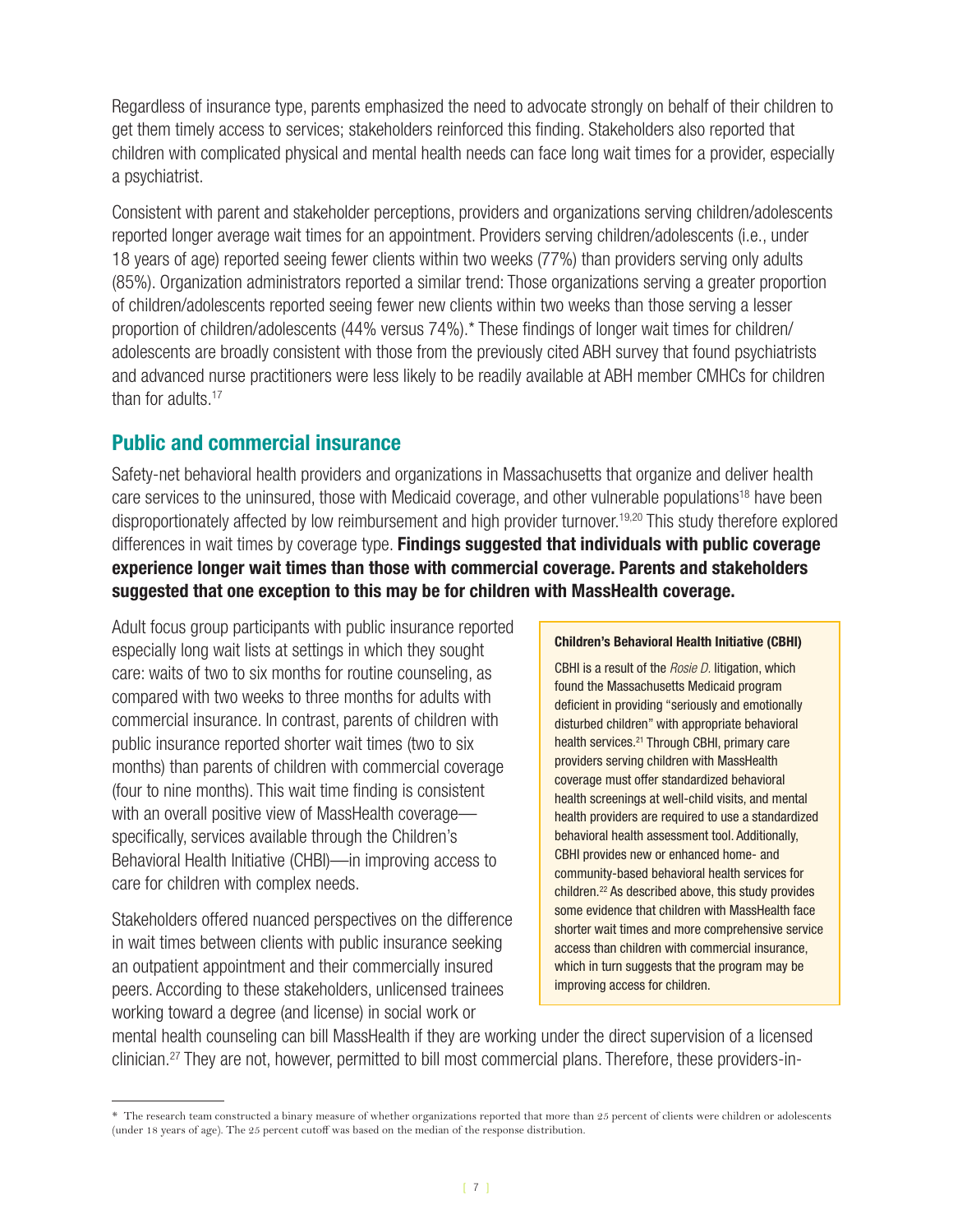training overwhelmingly work in CMHCs, and as a result, clients with public insurance seeking an appointment at these centers may encounter shorter wait times *to see an unlicensed provider* than their commercially insured peers do to see a licensed one. These billing and reimbursement practices might initially favor safetynet settings in bringing staff on board early in their careers, and thereby expanding the pool of providers to which individuals have access. However, stakeholders also noted challenges for safety-net facilities in retaining providers once licensure is obtained, due to these facilities' greater reliance on public payers for billing and reimbursement, which stakeholders reported is often lower than it is for commercial plans. Once licensed, staff are able to seek positions with higher salaries in a range of settings, contributing to staff retention challenges in safety-net settings. This may adversely impact access for those with public coverage, who typically seek care in safety-net settings.

Providers reported moderate increases in wait times associated with increases in the proportion of MassHealth clients served. Although it is not possible to directly compare provider survey results with qualitative reports by individuals and stakeholders, these results appear broadly consistent across groups.\*

# **Geographic variation and distance**

Massachusetts is a geographically diverse state, in which each region has its own treatment needs and challenges and regions have disparate numbers of available providers and treatment centers.<sup>23,[24](#page-15-24)</sup> This study

explored variation in wait times by geographic region reported by stakeholders and through the examination of regional differences in reported wait times in the provider survey analysis.\*\* **Stakeholders perceive that wait times are generally longer outside Boston and the MetroWest area, and the provider survey suggests that wait times for outpatient mental health appointments are longest in Central Massachusetts.**

The majority of stakeholders suggested that clients seeking services outside Boston and the MetroWest area—particularly those in Western





and Southeastern Massachusetts, and the Cape and islands of Martha's Vineyard and Nantucket—face longer wait times and distance to travel to an appointment due to provider shortages in those areas. Multiple stakeholders indicated that the long wait times were *"directly related to … [the] sheer number of providers"* and that these regions lack a sufficient number of practices to meet the demand for services, leaving patients unable to see providers in a timely manner.

Although the number of respondents within each region was relatively small, estimates from the provider survey analysis suggest that wait times in the Central Massachusetts Executive Office of Health and Human Services (EOHHS) region were longer than in other regions. The Central region had significantly longer wait times than Boston had, but the differences between Boston and other regions were not statistically significant.

<sup>\*</sup> Since MassHealth predominated in the payer mix of clients served by respondents to the survey of organizations, the study did not examine differences in wait times by coverage type reported by these respondents.

<sup>\*\*</sup> Regional differences could not be explored in client focus groups because all participants were local to the Boston/MetroWest area.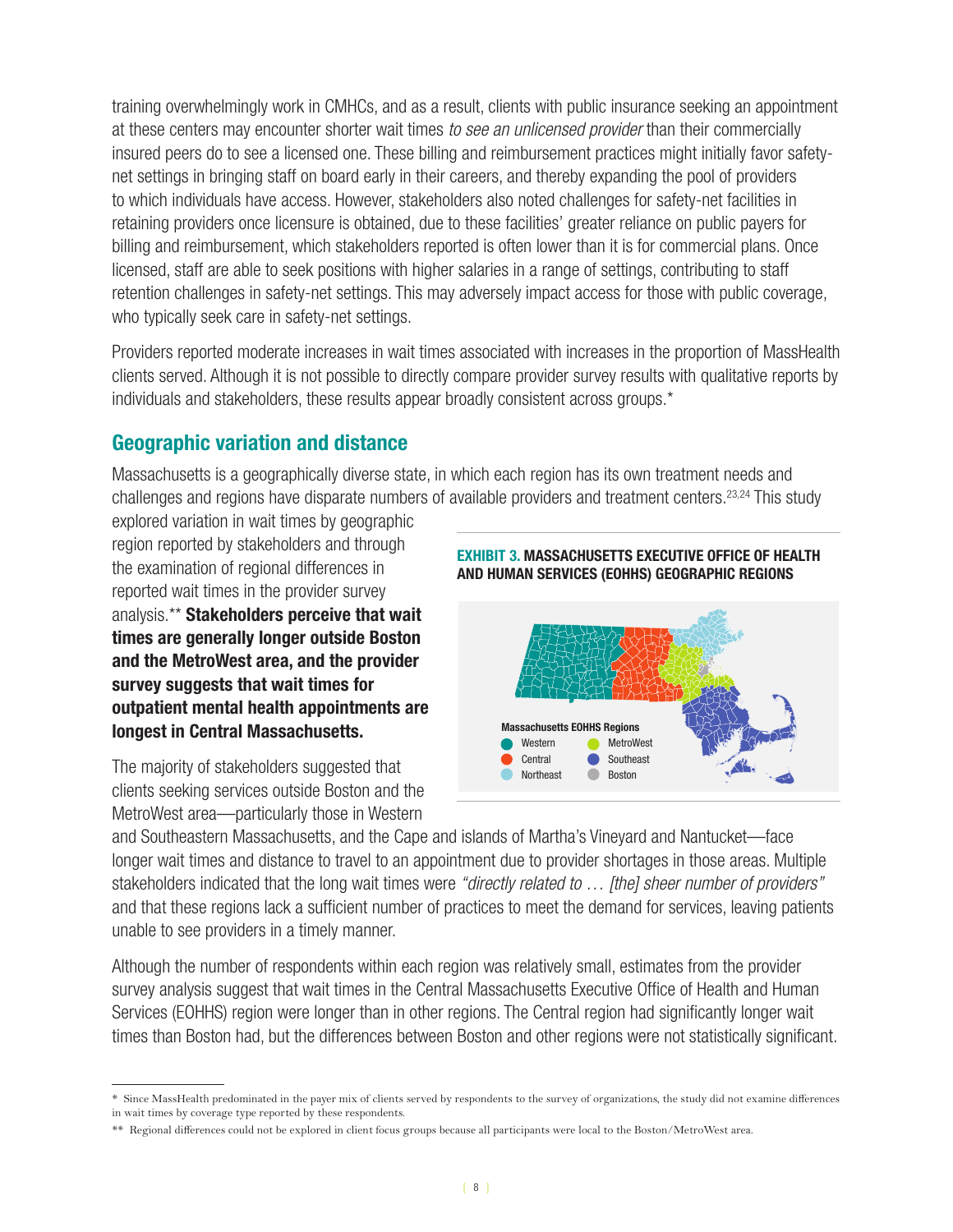Estimates from the survey of organizations suggest that differences in wait times were not statistically significant among organizations that identified having sites across geographic regions.

State licensing data from 2016 confirms that Central Massachusetts had the lowest rate of licensed mental health providers per resident (excluding licensed marriage and family therapists) among the six EOHHS regions. The rate of total mental health providers per 100,000 residents ranged from a high of 674 providers per 100,000 residents in MetroWest to a low of 337 providers per 100,000 residents in Central Massachusetts.<sup>25</sup>

# **OTHER DIMENSIONS OF ACCESS**

Another objective of this study was to understand factors that may impact access to care from the perspectives of individuals and parents, stakeholders, providers, and organization administrators. Discussed below is a synthesis of key factors that study participants identified as impacting access to mental health services.

### **Provider insurance acceptance**

**Stakeholders reported that providers' selective insurance acceptance means that individuals who are able to self-pay can access care more quickly than those who must rely on insurance. Providers reported that they are most likely to accept commercial insurance and least likely to accept public insurance (Medicare and Medicaid). A substantial portion of providers reported not accepting any insurance at all.** 

Stakeholders conceptualized the issue of provider insurance acceptance as the need for an individual to self-pay to see a provider. They reported that the capacity to self-pay does decrease wait time for services, as individuals who can afford to self-pay for services are not limited to finding an in-network provider who is covered by a specific insurance plan. Stakeholders also alluded to a two-tiered system of access for those who can afford to self-pay versus those who must wait for an open slot with a provider who accepts his or her insurance type.

Provider survey results indicated that 45 percent of mental health providers do not accept MassHealth, 16 percent do not accept commercial insurance, 38 percent do not accept Medicare, and 10 percent do not accept *any* insurance.\* These results pertain to acceptance of insurance across *all licensed mental health providers*, including social workers, psychiatrists, psychologists, licensed mental health counselors, and licensed marriage and family therapists providing outpatient mental health services in Massachusetts. Consistent with the national analysis described above suggesting that psychiatrists are less likely to accept insurance than other physicians,<sup>26</sup> psychiatrists in this study were less likely to report accepting insurance than other mental health providers surveyed, although this difference was not statistically significant. Note that neither this study nor the prior national study independently verified self-reported insurance acceptance, which is likely to yield underestimates of the proportion of providers not accepting insurance if providers wish to avoid the appearance of bias against uninsured or publicly insured clients.

<sup>\*</sup> Results from the survey of organizations on insurance acceptance are not reported here because that survey sampled organizations predominantly serving MassHealth clients and thus was not representative of Massachusetts mental health providers more broadly.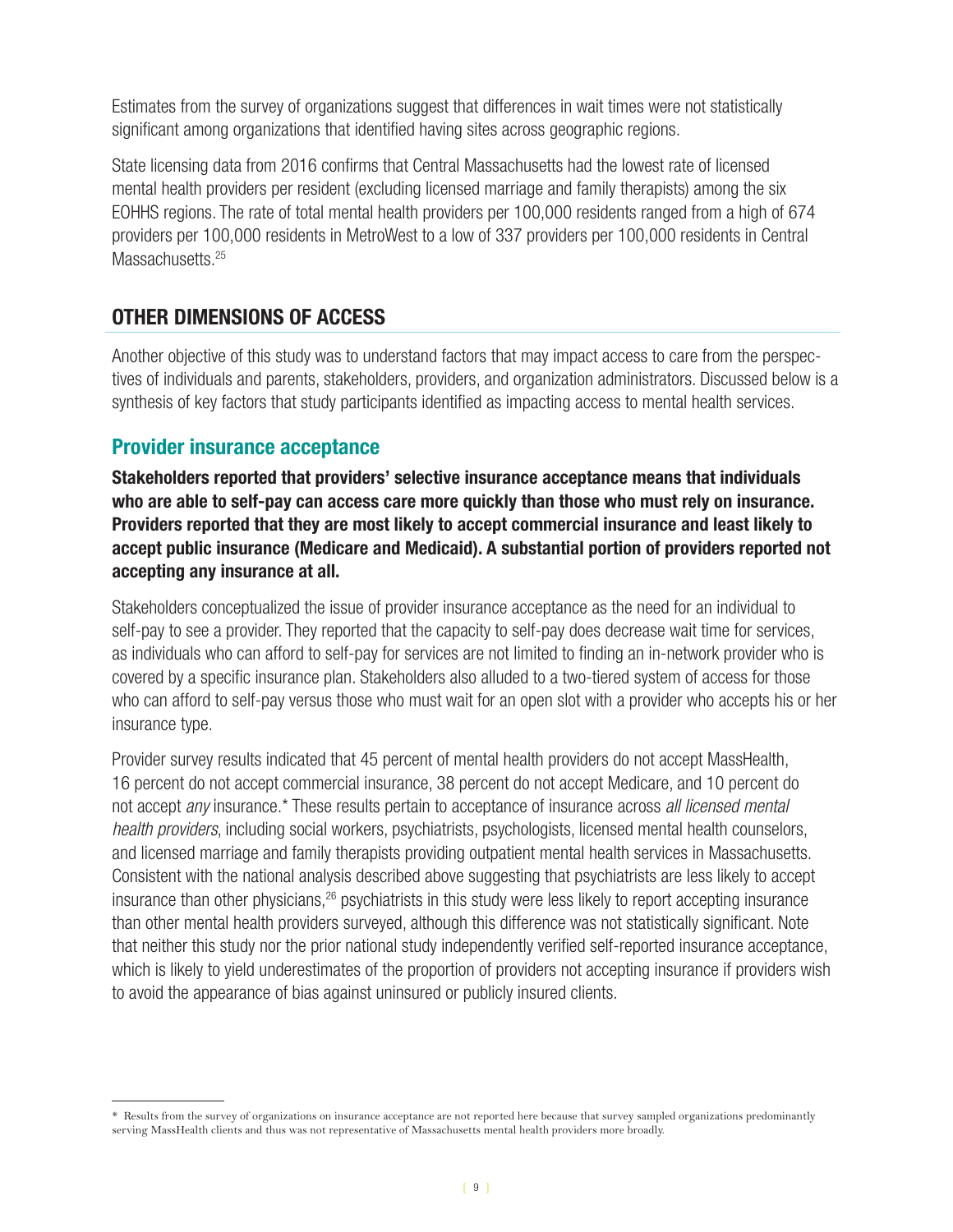# **Reasons for not accepting insurance**

#### **Stakeholders and providers cited the following reasons why providers choose not to accept insurance: reimbursement rates, insurance plan processes such as prior authorization or continuing review, and inclusion in a given plan's network (e.g., credentialing).**

Stakeholders reported that reimbursement rates for mental health services are not adequate in Massachusetts. Several noted that the rates of reimbursement, in many cases, do not cover the actual costs of providing services and this is *"extremely problematic"* for providers. Clinical leaders, mental health advocates, and representatives from associations of safety-net organizations reported that reimbursement rates for outpatient mental health services under MassHealth are generally lower than those for commercial insurers. Consistent with these stakeholder perspectives, state reports also suggest that reimbursement rates from both public and commercial payers for mental health services are too low.[27](#page-15-20)[,28](#page-15-27) The financial implications of these low reimbursement rates may be sizable. The ABH survey of its member organizations reported that the percentage of organizations reporting a loss associated with providing outpatient mental health services increased from 82 percent in 2014 to 96 percent in 2016. Among those reporting a loss in 2016, the average loss was nearly \$450,000.

Stakeholders, particularly clinical leaders, also discussed the challenges providers encounter when trying to keep up with various payer authorization, documentation, and other administrative requirements. These include, for example, different processes for prior authorization and re-authorization of services as well as varying restrictions on covered visits. Clinical leaders indicated that variation in credentialing requirements has also deterred providers from participating in health plans' networks.<sup>[29](#page-16-0)[,30](#page-16-1)</sup>

Provider reports were generally consistent with stakeholder views. Among both providers not accepting commercial insurance and those not accepting MassHealth, reimbursement rates were one of the most common reasons providers selected for not accepting an insurance type (53% of providers not accepting MassHealth; 42% not accepting commercial; 33% not accepting Medicare). While this study included types of licensed mental health providers other than psychiatrists, a prior 2009–2010 national study similarly found many psychiatrists opting out of insurance markets. Only 43 percent of psychiatrists nationwide accepted clients with Medicaid, whereas 55 percent of psychiatrists accepted clients with commercial insurance.<sup>31</sup>

As part of the present study, providers cited insurance-related processes and administrative requirements as reasons for not accepting types of insurance. Providers indicated that continuing review (29%) and prior authorization (28%) were common reasons for opting out of accepting commercial insurance, and continuing review was also a common reason selected by those not accepting MassHealth (36%). While many of these insurance-related processes or administrative requirements are also applicable to physical health providers, they may be particularly burdensome to mental health clinicians who more often operate independent practices and manage their own billing; this study showed that 63 percent of licensed mental health providers operated in private solo or group practices. Among providers not accepting MassHealth, 44 percent reported that lack of network inclusion (which may be a result of credentialing requirements) was one of their top three reasons for the decision not to accept that insurance type.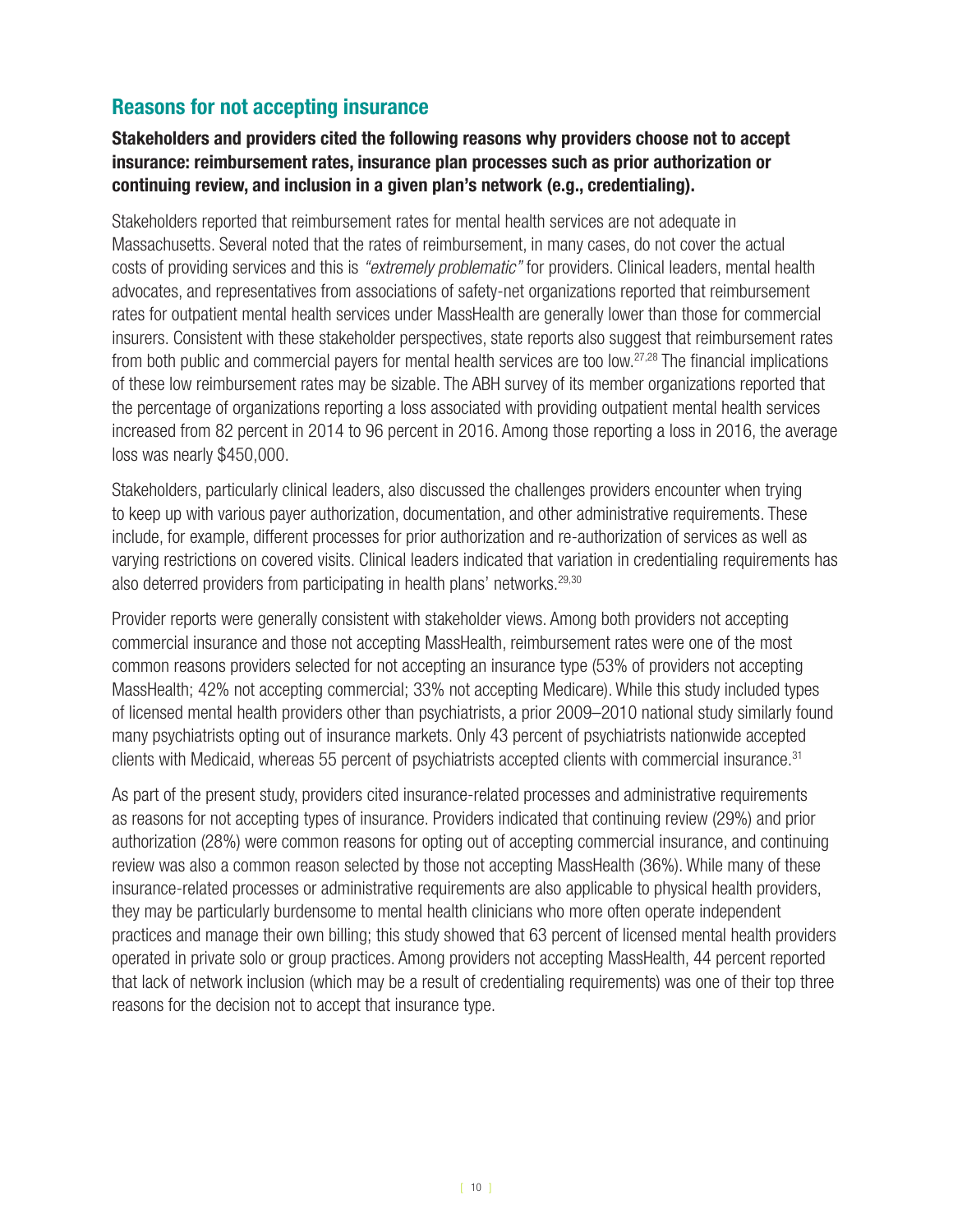# **Provider specialization and client fit**

**Providers and organization administrators reported that providers have diverse specialty training; however, individuals, parents, and stakeholders reported that it is challenging to make a timely connection to providers who fit individual client needs and that licensing designations make it difficult to identify providers with specific training or expertise.** 

Individuals and parents reported difficulty finding providers with the desired expertise. While individual focus group participants prioritized different provider characteristics (e.g., expertise or specialty, years of experience, gender, age, cultural background, or personality) adults with both public and commercial coverage talked about how finding *"a provider who fits me"* was important to them, which meant someone with whom they felt comfortable and to whom they could relate. Parents with all insurance types similarly prioritized knowing and feeling comfortable with the provider's qualifications and experience. They described the tension between finding a qualified provider with whom their children connected and wanting the child to receive services as soon as possible. Other individuals and parents with commercial coverage corroborated that trying to find the right provider could delay timely access to services. As one individual in the commercial group described, *"It's so difficult to get an appointment, and then you can try several people [before] finding the right one."* Many focus group participants, particularly parents, described *"settling"* for a provider who had availability to avoid having to navigate the system again.

Stakeholders emphasized that while there are relatively more mental health providers in Massachusetts than in other states,<sup>[4](#page-15-3)</sup> the demand for services significantly outpaces the supply of providers, particularly among providers accepting insurance and those with certain expertise. A few stakeholders noted that licensing designations for psychologists make it challenging to determine if a provider has a particular kind of specialized training or expertise (e.g., cognitive behavioral therapy, training to work with adolescents). For those seeking specialty services or specific experience, this lack of clarity can complicate and extend the process of finding a provider.

With respect to language and cultural competency, most of the stakeholders, particularly those working in safety-net settings, indicated that language is a major barrier to access and that clients who need services in languages other than English have longer wait times than English-speaking clients. The majority of stakeholders interviewed said that there are insufficient outpatient mental health providers available to deliver services in any language other than English. Stakeholders also stated that the mental health system needs to better accommodate individuals from diverse backgrounds but cited a lack of resources to improve cultural competency and a limited universal understanding of how to do so.

#### **Providers and organization administrators reported a high prevalence of staff having specialized training or expertise (see Exhibit 4).**

For example, 40 percent of providers reported they were trained in working with children and/or adolescents, 27 percent in working with individuals with substance use disorders (SUDs), and 22 percent in working with individuals who identify as lesbian, gay, bisexual, transgender, and/or queer/questioning (LGBTQ). In addition, almost half (48%) of providers reported they had completed specialized training to treat trauma survivors or individuals with post-traumatic stress disorders (PTSD).

Similarly, over two-thirds of organization administrators reported that their organizations employed staff with specialized training to treat children and/or adolescents (71%) and trauma survivors or individuals with PTSD (69%). Over half of organizations indicated they had staff with specialized training to treat individuals with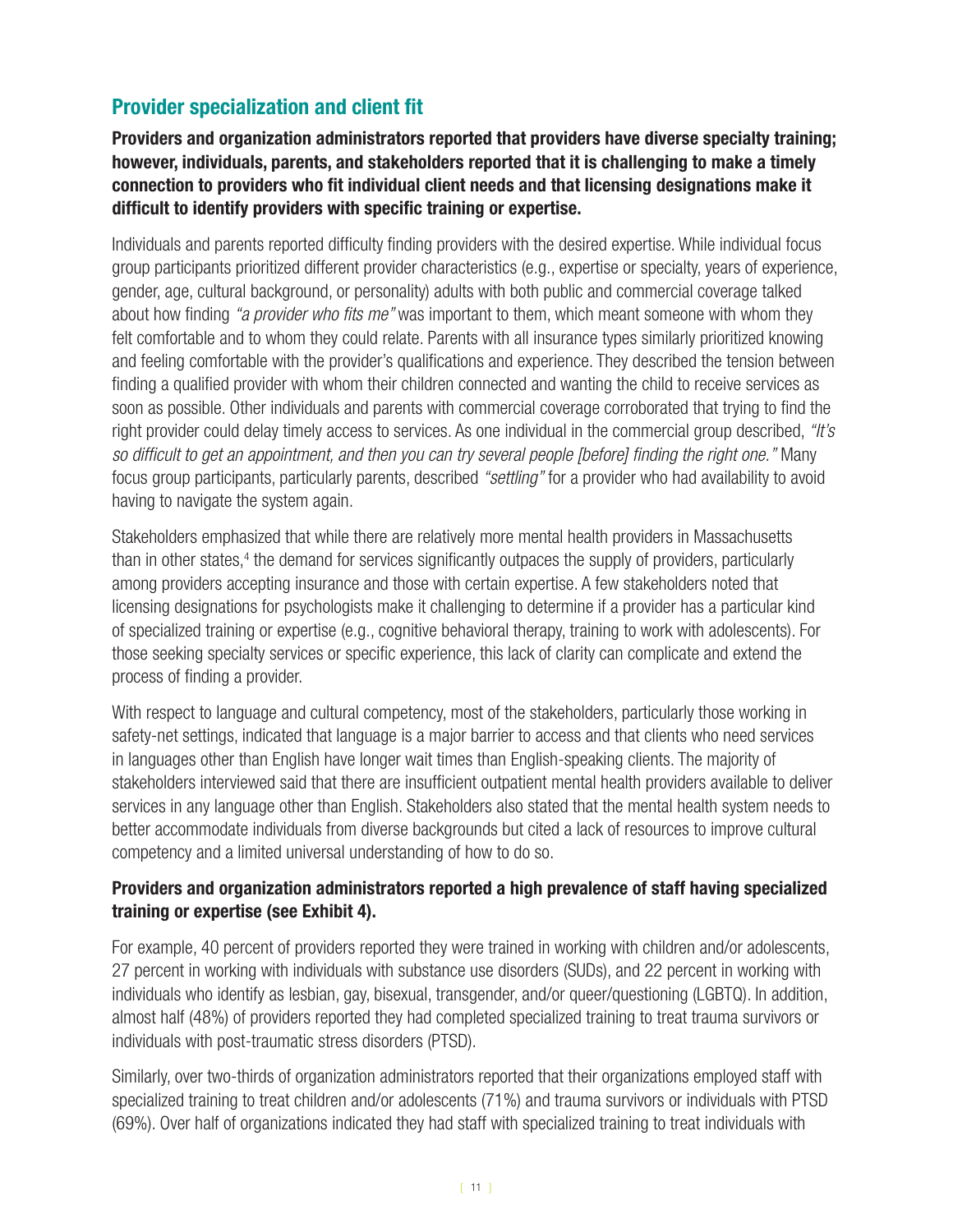SUDs (58%). Organization administrators also indicated they had providers on staff with specialized training to treat individuals who identify as LGBTQ (44%).

#### **EXHIBIT 4. STAFF TRAINING OR EXPERTISE REPORTED BY PROVIDERS AND ORGANIZATION ADMINISTRATORS**



These findings suggest a higher prevalence of available providers with particular expertise than individual and stakeholder perspectives alone might imply. These differences may raise questions about how providers define their expertise or specialized training compared with client perspectives on what constitutes expertise, types of providers who would meet their needs, and how long individuals are willing or able to wait for those particular providers. This also raises questions about how effectively providers or health plans are communicating to consumers to inform them of a particular provider's expertise.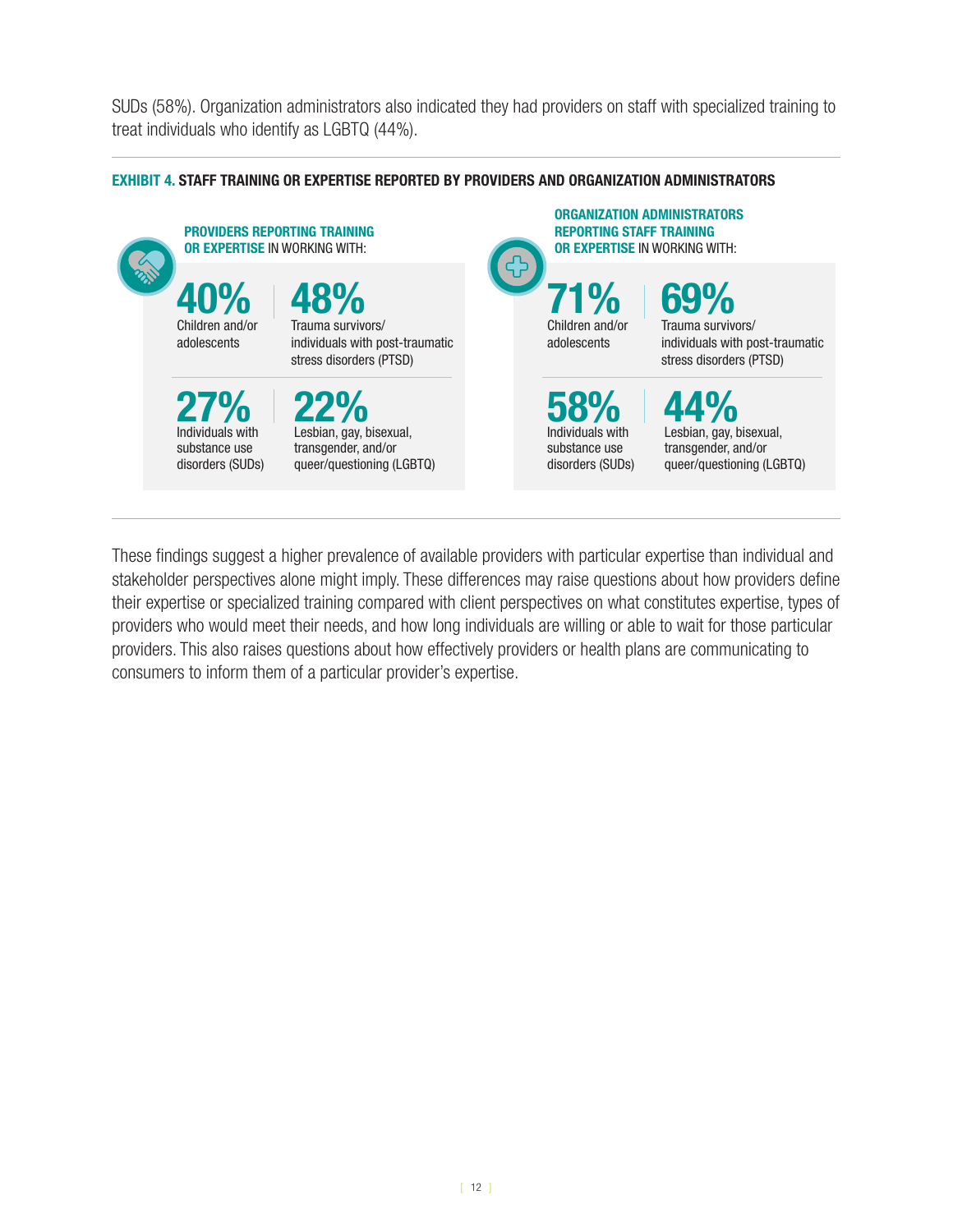# **CONCLUSION**

Relying on a comprehensive mixed-methods approach, this study sought to quantify the wait times for an outpatient mental health office visit in Massachusetts, to better understand the consumer experience in seeking an appointment, and to identify facilitators or barriers to accessing mental health services. This study provides important insight into experiences accessing outpatient mental health services and factors influencing this experience from the perspectives of individuals and parents, stakeholders, providers, and organization administrators. Considering similarities and differences in perspectives across these groups yields a nuanced understanding of access and wait times in Massachusetts.

Although providers report relatively short average wait times from the point at which they are contacted by a client to schedule an outpatient mental health appointment, there are longer wait times to see psychiatrists and for vulnerable client populations (children and adolescents, individuals with MassHealth coverage, and individuals requiring specialty treatment). This demonstrates that averages do not tell the whole story. In addition, client and stakeholder perspectives suggest substantial barriers to identifying an available and appropriate provider in a timely fashion, even if wait times after initiating contact are relatively brief.

Movement toward accountable care organizations and the establishment of behavioral health community partners, and the use of telehealth to promote access to behavioral health services, hold promise for improving access to outpatient mental health services. However, this study's findings reinforce the need to identify programs, policies, and resources that improve access to mental health services and help individuals connect with a provider that is the right "fit." Adults and parents seeking outpatient mental health services may be vulnerable, making it all the more important to streamline the process of seeking care.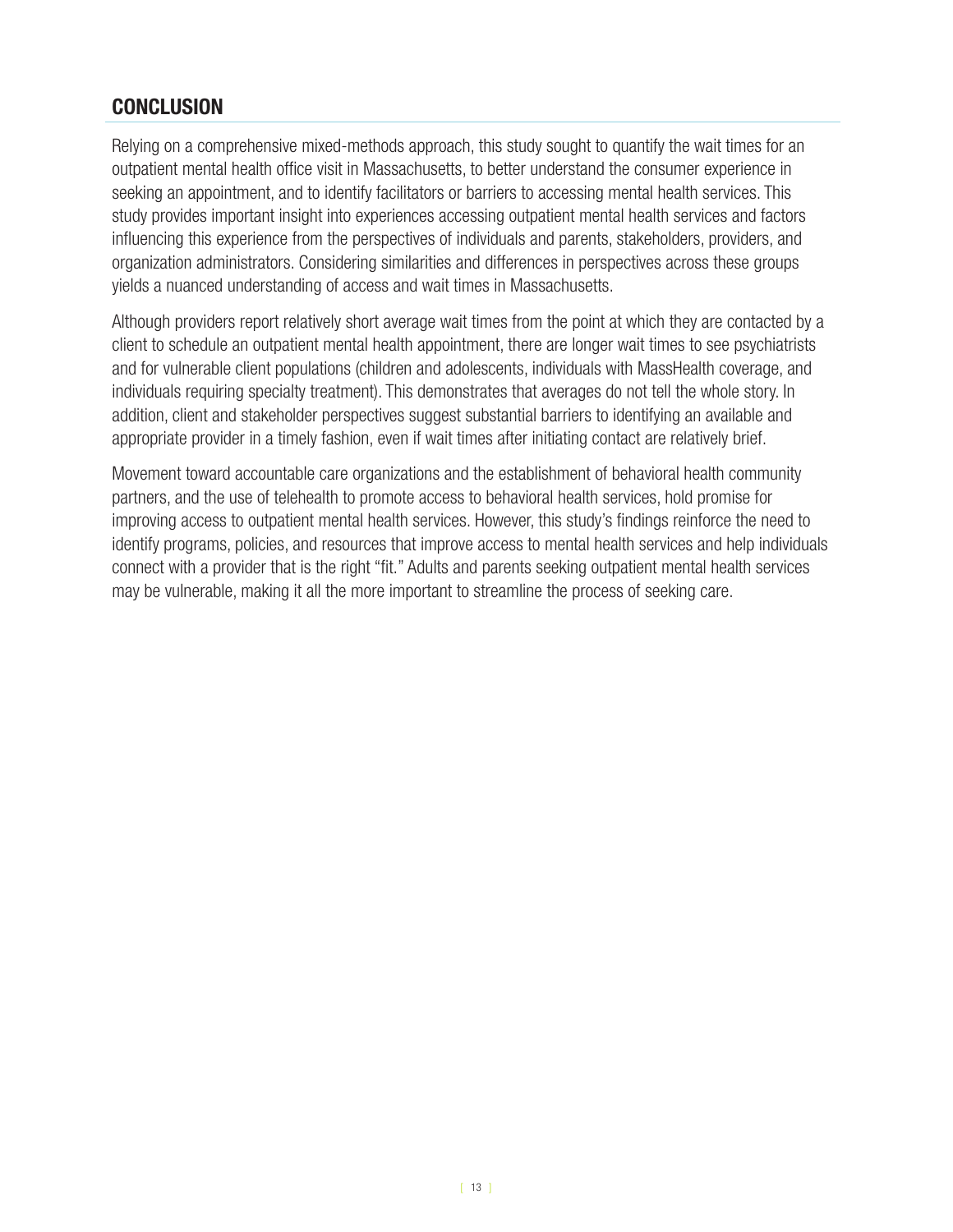#### **REFERENCES**

- <span id="page-15-0"></span>1. Substance Abuse and Mental Health Services Administration (2015). Selected drug use, perceptions of great risk, average annual marijuana initiates, past year substance dependence or abuse, needing but not receiving treatment, and past year mental health measures in Massachusetts, by age group. Available at [www.samhsa.gov/data/sites/default/files/1/1/NSDUHsaeMassachusetts2014.pdf](http://www.samhsa.gov/data/sites/default/files/1/1/NSDUHsaeMassachusetts2014.pdf).
- <span id="page-15-1"></span>2. Substance Abuse and Mental Health Services Administration (2015). Behavioral health barometer: Massachusetts, 2015. Available at [www.samhsa.gov/data/sites/default/files/2015\\_Massachusetts\\_BHBarometer.pdf](http://www.samhsa.gov/data/sites/default/files/2015_Massachusetts_BHBarometer.pdf).
- <span id="page-15-2"></span>3. Office of the Attorney General (2015, June). Examination of health care cost trends and other health care cost drivers. Available at [www.mass.gov/ago/docs/healthcare/hc-ct-cd-06-2015.pdf.](http://www.mass.gov/ago/docs/healthcare/hc-ct-cd-06-2015.pdf)
- <span id="page-15-3"></span>4. UMass Donahue Institute (2015). The challenges of private practice: A study of clinicians' experience providing mental health care in Massachusetts. Available at [www.cliniciansunited.org/wp-content/uploads/2015/05/UMDI-Executive-Summary-FULL-6215.pdf](http://www.cliniciansunited.org/wp-content/uploads/2015/05/UMDI-Executive-Summary-FULL-6215.pdf).
- <span id="page-15-4"></span>5. Brigham and Women's Hospital (2013). Community health needs assessment report. Available at [www.brighamandwomens.org/About\\_](http://www.brighamandwomens.org/About_BWH/communityprograms/our-programs/CHNA-9-30-2013.pdf) [BWH/communityprograms/our-programs/CHNA-9-30-2013.pdf.](http://www.brighamandwomens.org/About_BWH/communityprograms/our-programs/CHNA-9-30-2013.pdf)
- <span id="page-15-5"></span>6. Kowalczyk L. (2017, May 9). Search for mental health care for children is often fruitless. *Boston Globe.* Available at [www.bostonglobe.com/](http://www.bostonglobe.com/metro/2017/05/09/study-many-parents-need-can-find-mental-health-care-for-their-children/RsRbkIRv6jtd9wJTChObpO/story.html) [metro/2017/05/09/study-many-parents-need-can-find-mental-health-care-for-their-children/RsRbkIRv6jtd9wJTChObpO/story.html](http://www.bostonglobe.com/metro/2017/05/09/study-many-parents-need-can-find-mental-health-care-for-their-children/RsRbkIRv6jtd9wJTChObpO/story.html).
- <span id="page-15-6"></span>7. Appelbaum P. (2003). The 'quiet' crisis in mental health services. *Health Affairs* 5(22), 110-116.
- <span id="page-15-7"></span>8. Lambert L & Brandl Denson E. (2016, spring). Speak out for access—Take 2. Boston, MA: Parent Professional Advocacy League. Available at www.[ppal.net/wp-content/uploads/2011/01/Speak-Out-for-Access-Take-2.pdf](http://ppal.net/wp-content/uploads/2011/01/Speak-Out-for-Access-Take-2.pdf).
- <span id="page-15-8"></span>9. Massachusetts Behavioral Health Partnership [MBHP]. About MBHP. Boston, MA. Available at [www.masspartnership.com/About/index.aspx.](http://www.masspartnership.com/About/index.aspx)
- <span id="page-15-9"></span>10. Holt W. (2010, March). The Massachusetts child psychiatry access project: Supporting mental health treatment in primary care. Available at [www.commonwealthfund.org/~/media/files/publications/case-study/2010/mar/1378\\_holt\\_mcpap\\_case\\_study\\_32.pdf](http://www.commonwealthfund.org/~/media/files/publications/case-study/2010/mar/1378_holt_mcpap_case_study_32.pdf).
- <span id="page-15-10"></span>11. Malowney M, Keltz S, Fischer D, & Boyd W. (2015). Availability of outpatient care from psychiatrists: A simulated-patient study in three cities. *Psychiatric Services* 66(1). Available at [www.ps.psychiatryonline.org/doi/full/10.1176/appi.ps.201400051](http://www.ps.psychiatryonline.org/doi/full/10.1176/appi.ps.201400051).
- <span id="page-15-11"></span>12. Blue Cross Blue Shield of Massachusetts Foundation (2017). Access to behavioral health care in Massachusetts: The Basics. Available at www.[bluecrossmafoundation.org/sites/default/files/download/publication/BH\\_basics\\_Final.pdf.](https://bluecrossmafoundation.org/sites/default/files/download/publication/BH_basics_Final.pdf)
- <span id="page-15-12"></span>13. Bishop T, Press M, Keyhani S, & Pincus H. (2014). Acceptance of insurance by psychiatrists and the implications for access to mental health care. *JAMA Psychiatry* 71(2), 176-181.
- <span id="page-15-13"></span>14. Association for Behavioral Healthcare (2017, August). Survey of Association of Behavioral Healthcare members with outpatient services: Fiscal year 2016.
- <span id="page-15-14"></span>15. Steinman K, Shoben A, Dembe A, & Kelleher K. (2015). How long do adolescents wait for psychiatry appointments? *Community Mental Health Journal* 51, 782-789.
- <span id="page-15-15"></span>16. Straus J & Sarvet B. (2014). Behavioral health care for children: The Massachusetts Child Psychiatry Access Project. *Health Affairs* 33(12), 2153-2161.
- <span id="page-15-16"></span>17. Association for Behavioral Healthcare (2017, August). Survey of Association of Behavioral Healthcare members with outpatient services: Fiscal year 2016.
- <span id="page-15-17"></span>18. Institute of Medicine (2000). America's health care safety net: Intact but endangered. Washington DC: National Academies Press.
- <span id="page-15-18"></span>19. National Association of Community Health Centers (2016, March). Staffing the safety net: Building the primary care workforce at America's health centers. Available at [www.nachc.org/wp-content/uploads/2015/10/NACHC\\_Workforce\\_Report\\_2016.pdf.](http://www.nachc.org/wp-content/uploads/2015/10/NACHC_Workforce_Report_2016.pdf)
- <span id="page-15-19"></span>20. Association for Behavioral Healthcare (2017, August). Survey of Association of Behavioral Healthcare members with outpatient services: Fiscal year 2016.
- <span id="page-15-21"></span>21. Blue Cross Blue Shield of Massachusetts Foundation (2009). Assessing children's mental health services in Massachusetts: Workforce Capacity Assessment. Available at www[.bluecrossmafoundation.org/sites/default/files/091029CBHReportForWeb.pdf.](https://bluecrossmafoundation.org/sites/default/files/091029CBHReportForWeb.pdf)
- <span id="page-15-22"></span>22. Children's Behavioral Health Initiative (2016). MassHealth behavioral health services for children and youth. Available at [www.mass.gov/](http://www.mass.gov/eohhs/docs/masshealth/cbhi/school-personnel-res-guide.pdf) [eohhs/docs/masshealth/cbhi/school-personnel-res-guide.pdf](http://www.mass.gov/eohhs/docs/masshealth/cbhi/school-personnel-res-guide.pdf).
- <span id="page-15-23"></span>23. Blue Cross Blue Shield of Massachusetts Foundation (2017). Access to behavioral health care in Massachusetts: The Basics. Available at www.[bluecrossmafoundation.org/sites/default/files/download/publication/BH\\_basics\\_Final.pdf.](https://bluecrossmafoundation.org/sites/default/files/download/publication/BH_basics_Final.pdf)
- <span id="page-15-24"></span>24. Massachusetts Department of Public Health (2014, December). State health plan: Behavioral health. Available at [www.mass.gov/eohhs/](http://www.mass.gov/eohhs/docs/dph/health-planning/hpc/deliverable/behavioral-health-state-health-plan.pdf) [docs/dph/health-planning/hpc/deliverable/behavioral-health-state-health-plan.pdf](http://www.mass.gov/eohhs/docs/dph/health-planning/hpc/deliverable/behavioral-health-state-health-plan.pdf).
- <span id="page-15-25"></span>25. Blue Cross Blue Shield of Massachusetts Foundation (2017). Access to behavioral health care in Massachusetts: The Basics. Available at www.[bluecrossmafoundation.org/sites/default/files/download/publication/BH\\_basics\\_Final.pdf.](https://bluecrossmafoundation.org/sites/default/files/download/publication/BH_basics_Final.pdf)
- <span id="page-15-26"></span>26. Bishop T, Press M, Keyhani S, & Pincus H. (2014). Acceptance of insurance by psychiatrists and the implications for access to mental health care. *JAMA Psychiatry* 71(2), 176-181.
- <span id="page-15-20"></span>27. Behavioral Health Integration Task Force (2013). *Report to the legislature and the Health Policy Commission*. Boston, MA. Available at [www.](http://www.mass.gov/anf/docs/hpc/quipp/behavioral-health-integration-task-force-final-report-and-recommendations-july-2013.pdf) [mass.gov/anf/docs/hpc/quipp/behavioral-health-integration-task-force-final-report-and-recommendations-july-2013.pdf.](http://www.mass.gov/anf/docs/hpc/quipp/behavioral-health-integration-task-force-final-report-and-recommendations-july-2013.pdf)
- <span id="page-15-27"></span>28. Mental Health Advisory Committee (2014). Report of the Mental Health Advisory Committee in accordance with Section 186 of Chapter 139 of the Acts of 2012 and Chapter 38 of the Acts of 2013. Boston, MA: Massachusetts General Court. Available at www.[archives.lib.state.](http://archives.lib.state.ma.us/handle/2452/266271) [ma.us/handle/2452/266271.](http://archives.lib.state.ma.us/handle/2452/266271)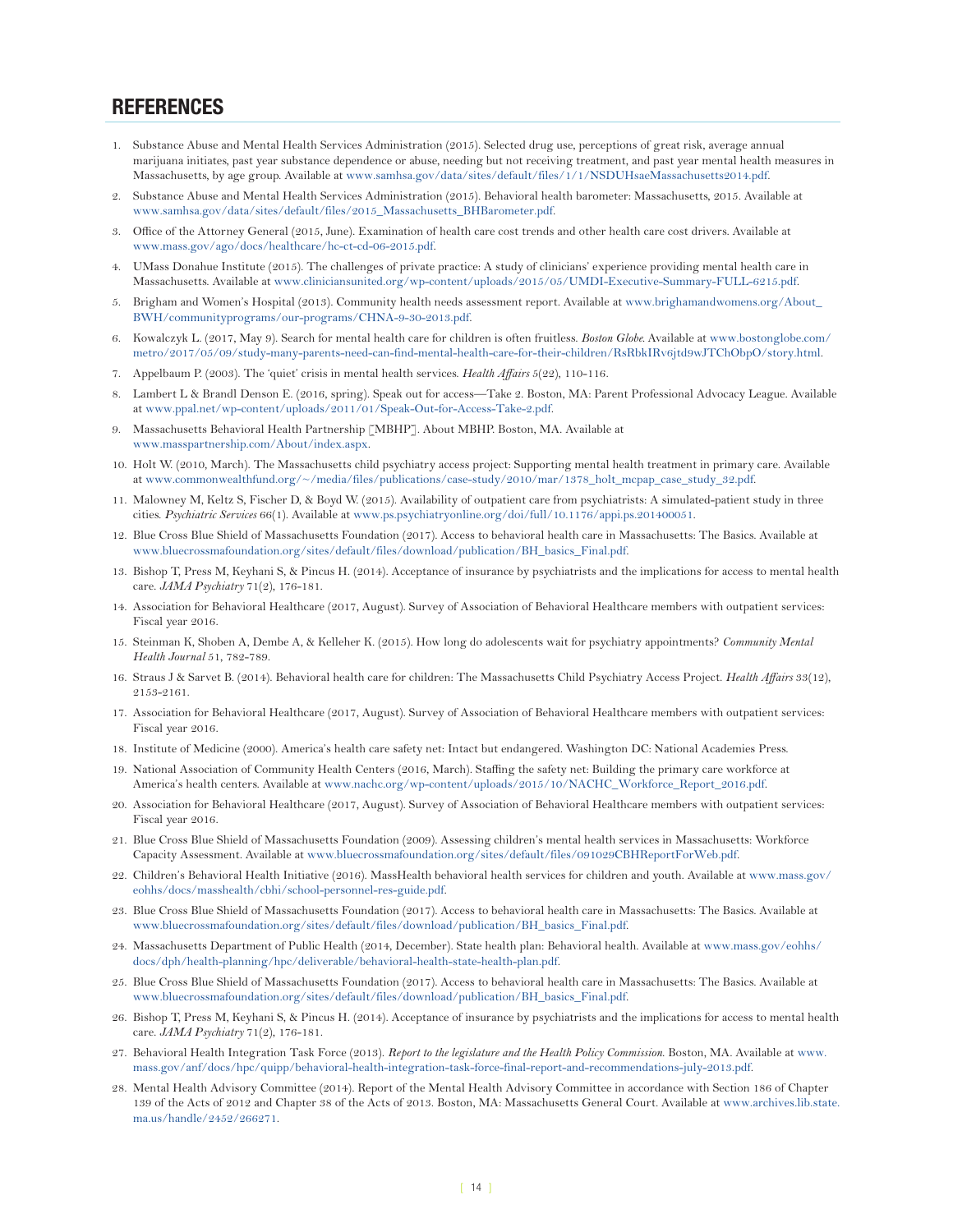- <span id="page-16-0"></span>29. Beacon Health Options (2016). Provider credentialing criteria checklist. Available at [www.beaconhealthoptions.com/pdf/administrative/](https://www.beaconhealthoptions.com/pdf/administrative/Provider_Credentialing_Criteria_Checklist.pdf) [Provider\\_Credentialing\\_Criteria\\_Checklist.pdf.](https://www.beaconhealthoptions.com/pdf/administrative/Provider_Credentialing_Criteria_Checklist.pdf)
- <span id="page-16-1"></span>30. Massachusetts Behavioral Health Partnership (2017). MBHP credentialing criteria. Available at [www.masspartnership.com/pdf/](http://www.masspartnership.com/pdf/AppendixACredentialingCriteria.pdf) [AppendixACredentialingCriteria.pdf.](http://www.masspartnership.com/pdf/AppendixACredentialingCriteria.pdf)
- <span id="page-16-2"></span>31. Bishop T, Press M, Keyhani S, & Pincus H. (2014). Acceptance of insurance by psychiatrists and the implications for access to mental health care. *JAMA Psychiatry* 71(2), 176-181.